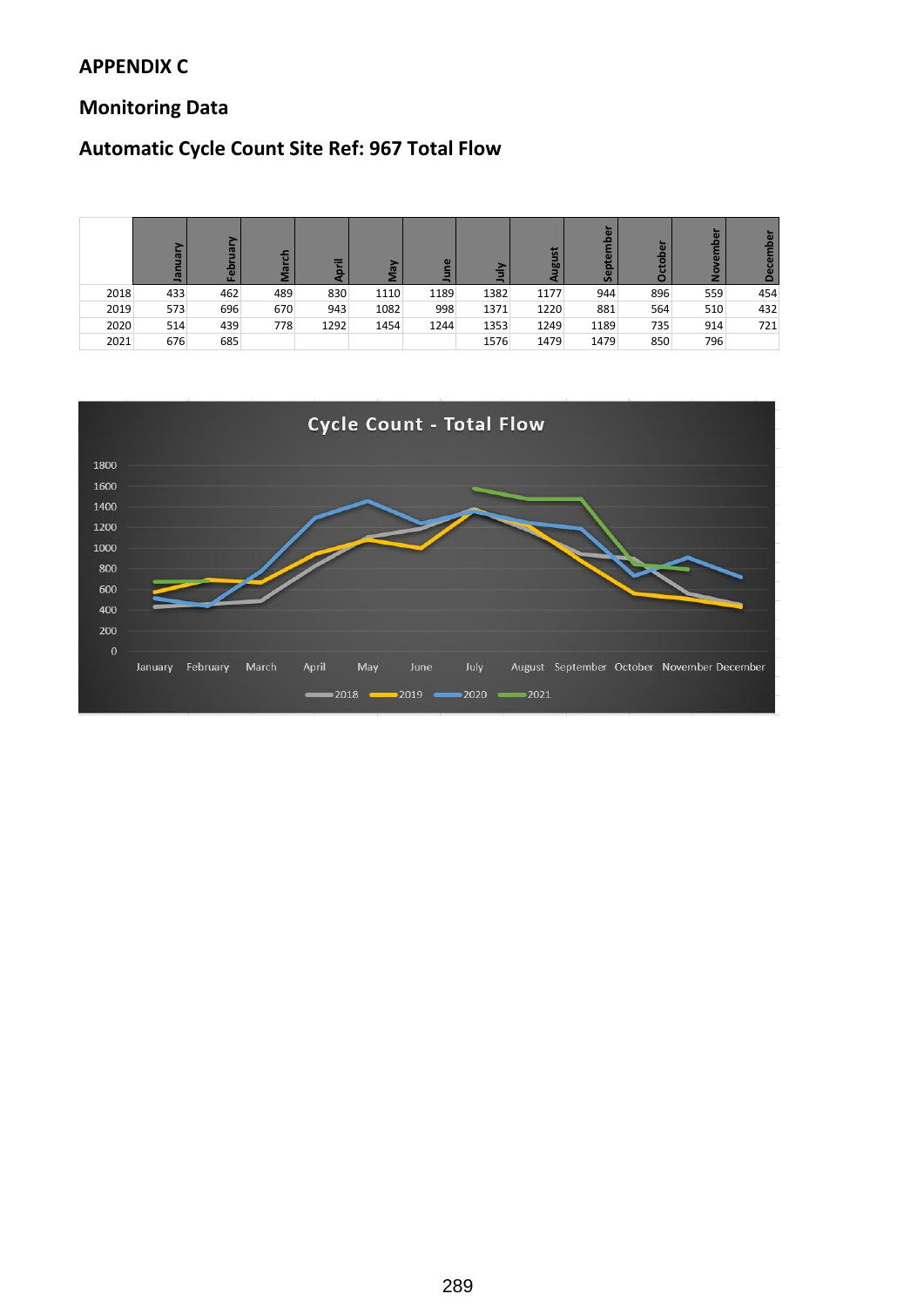### **Pedestrian Count**

#### Advanced Transport Research  $\vert$ PED-01 - Madeira Drive

Pedestrian Counts

Job Number & Name: 29038 Madeira Drive, Brighton Client: Brighton and Hove Council  $Date:$  Tuesday 05 October 2021

|                                    | Movement A |                                      | Movement B                       |                |                       |                                    |
|------------------------------------|------------|--------------------------------------|----------------------------------|----------------|-----------------------|------------------------------------|
| Times                              | Pod        | Wheelchair                           | Cyc                              | Ped            | Wheelchair            | Cyc                                |
| $07:00 - 07:15$                    | 8          | 0                                    | $\boldsymbol{0}$                 | 5              | 0                     | 1                                  |
| $07:15 - 07:30$                    | 14         | $\mathbf 0$                          | $\mathbf{0}$                     | $\overline{4}$ | $\mathbf{0}$          | $\overline{2}$                     |
| $07:30 - 07:45$                    | 18         | $\mathbf 0$                          | $\mathbf 0$                      | 6              | $\mathbf{0}$          | $\mathbf 0$                        |
| $07:45 - 08:00$                    | 14         | $\mathbf{0}$                         | $\mathbf{1}$                     | 14             | $\mathbf{0}$          | $\mathbf{0}$                       |
| $08:00 - 08:15$                    | 9          | $\mathbf 0$                          | $\mathbf{1}$                     | 15             | $\mathbf 0$           | $\boldsymbol{0}$                   |
| $08:15 - 08:30$                    | 23         | $\mathbf 0$                          | $\,1$                            | 29             | $\mathbf 0$           | 0                                  |
| $08:30 - 08:45$                    | 33         | $\mathbf{0}$                         | 3                                | 19             | $\mathbf{0}$          | $\mathbf{0}$                       |
| $08:45 - 09:00$                    | 16         | $\mathbf 0$                          | 0                                | 19             | $\mathbf 0$           | $\mathbf 1$                        |
| $09:00 - 09:15$                    | 20         | 0                                    | $\mathbf{1}$                     | 20             | $\mathbf 0$           | $\overline{c}$                     |
| $09:15 - 09:30$                    | 20         | 0                                    | $\mathbf{1}$                     | 22             | $\mathbf 0$           | 0                                  |
| $09:30 - 09:45$                    | 21         | $\mathbf 0$                          | 2                                | 14             | $\mathbf{0}$          | $\mathbf{0}$                       |
| $09:45 - 10:00$                    | 22         | $\mathbf{1}$                         | $\mathbf{1}$                     | 19             | 1                     | $\mathbf{0}$                       |
| $10:00 - 10:15$                    | 45         | 0                                    | 7                                | 34             | 0                     | $\boldsymbol{0}$                   |
| $10:15 - 10:30$                    | 32         | 0                                    | 2                                | 35             | 0                     | $\mathbf{1}$                       |
| $10:30 - 10:45$                    | 38         | 0                                    | 0                                | 43             | $\mathbf 0$           | $\mathbf{1}$                       |
| $10:45 - 11:00$                    | 44         | 0                                    | 3                                | 47             | $\mathbf 0$           | $\,1$                              |
| $11:00 - 11:15$                    | 28         | 0                                    | 2                                | 66             | 0                     | 0                                  |
| $11:15 - 11:30$                    | 37         | 0                                    | $\mathbf{1}$                     | 41             | 0                     | $\mathbf{1}$                       |
| $11:30 - 11:45$                    | 33         | 0                                    | $\mathbf{0}$                     | 48             | $\mathbf 0$           | 3                                  |
| $11:45 - 12:00$                    | 38         | $\mathbf{0}$                         | $\mathbf 0$                      | 50             | $\mathbf{0}$          | $\mathbf{0}$                       |
| $12:00 - 12:15$                    | 20         | $\mathbf 0$                          | 3                                | 32             | $\mathbf{0}$          | $\,1$                              |
| $12:15 - 12:30$                    | 38         | 0                                    | 2                                | 20             | $\mathbf 0$           | 2                                  |
| $12:30 - 12:45$                    | 22         | $\mathbf 0$                          | $\boldsymbol{0}$                 | 37             | $\mathbf 0$           | $\,2$                              |
| $12:45 - 13:00$                    | 53         | $\mathbf 0$                          | 3                                | 34             | $\mathbf 0$           | 2                                  |
| $13:00 - 13:15$                    | 37         | $\mathbf 0$                          | $\boldsymbol{0}$                 | 25             | $\mathbf 0$           | 0                                  |
| $13:15 - 13:30$                    | 47         | 0                                    | 0                                | 43             | $\mathbf 0$           | 0                                  |
| $13:30 - 13:45$                    | 37         | $\mathbf 0$                          | 0                                | 43             | $\mathbf 0$           | 0                                  |
| $13:45 - 14:00$                    | 56         | 0                                    | $\mathbf{1}$                     | 43             | $\mathbf 0$           | 2                                  |
| $14:00 - 14:15$                    | 33         | 0                                    | 2                                | 32             | $\mathbf 0$           | $\mathbf{0}$                       |
| $14:15 - 14:30$                    | 47         | 0                                    | 2                                | 34             | 0                     | 0                                  |
| $14:30 - 14:45$                    | 39         | 0                                    | $\boldsymbol{0}$                 | 34             | 0                     | 0                                  |
| $14:45 - 15:00$                    | 59         | 0                                    | 0                                | 35             | 0                     | $\mathbf{1}$                       |
| $15:00 - 15:15$                    | 65         | 3                                    | $\mathbf{1}$                     | 37             | $\mathbf 0$           | 0                                  |
| $15:15 - 15:30$                    | 47         | $\boldsymbol{0}$                     | $\mathbf{1}$                     | 24             | $\boldsymbol{0}$      | $\mathbf{1}$                       |
| $15:30 - 15:45$                    | 55         | $\boldsymbol{0}$                     | $\mathbf 0$                      | 30             | $\boldsymbol{0}$      | $\,1$                              |
| $15:45 - 16:00$                    | 39         | $\boldsymbol{0}$                     | 3                                | 32             | $\boldsymbol{0}$      | $\mathbf{1}$                       |
| $16:00 - 16:15$                    | 37         | $\boldsymbol{0}$                     | $\,$ 5 $\,$                      | 33             | $\boldsymbol{0}$      | 0                                  |
| $16:15 - 16:30$                    | 47         | $\boldsymbol{0}$<br>$\boldsymbol{0}$ | $\mathbf{1}$<br>$\boldsymbol{0}$ | 53             | 0<br>$\boldsymbol{0}$ | $\overline{4}$<br>$\boldsymbol{0}$ |
| $16:30 - 16:45$                    | 31<br>39   | 0                                    | $\mathbf{1}$                     | 28<br>23       | 0                     | $\mathbf{1}$                       |
| $16:45 - 17:00$                    | 32         | $\boldsymbol{0}$                     | 3                                | 30             | 0                     | 2                                  |
| $17:00 - 17:15$<br>$17:15 - 17:30$ | 44         | $\boldsymbol{0}$                     | $\boldsymbol{0}$                 | 39             | 0                     | $\mathbf{1}$                       |
| $17:30 - 17:45$                    | 34         | $\boldsymbol{0}$                     | 3                                | $46\,$         | $\boldsymbol{0}$      | $\mathbf{1}$                       |
| $17:45 - 18:00$                    | 42         | $\boldsymbol{0}$                     | 2                                | 43             | 0                     | 3                                  |
| $18:00 - 18:15$                    | 44         | $\boldsymbol{0}$                     | 2                                | 38             | 0                     | 2                                  |
| $18:15 - 18:30$                    | 50         | $\boldsymbol{0}$                     | $\mathbf{1}$                     | 33             | 0                     | 3                                  |
| $18:30 - 18:45$                    | 38         | $\boldsymbol{0}$                     | 3                                | 47             | $\boldsymbol{0}$      | $\mathbf{1}$                       |
| $18:45 - 19:00$                    | 37         | $\boldsymbol{0}$                     | $\mathbf 0$                      | 31             | 0                     | 1                                  |
|                                    |            |                                      |                                  |                |                       |                                    |
| Total                              | 1682       | 4                                    | 65                               | 1529           | 1                     | 45                                 |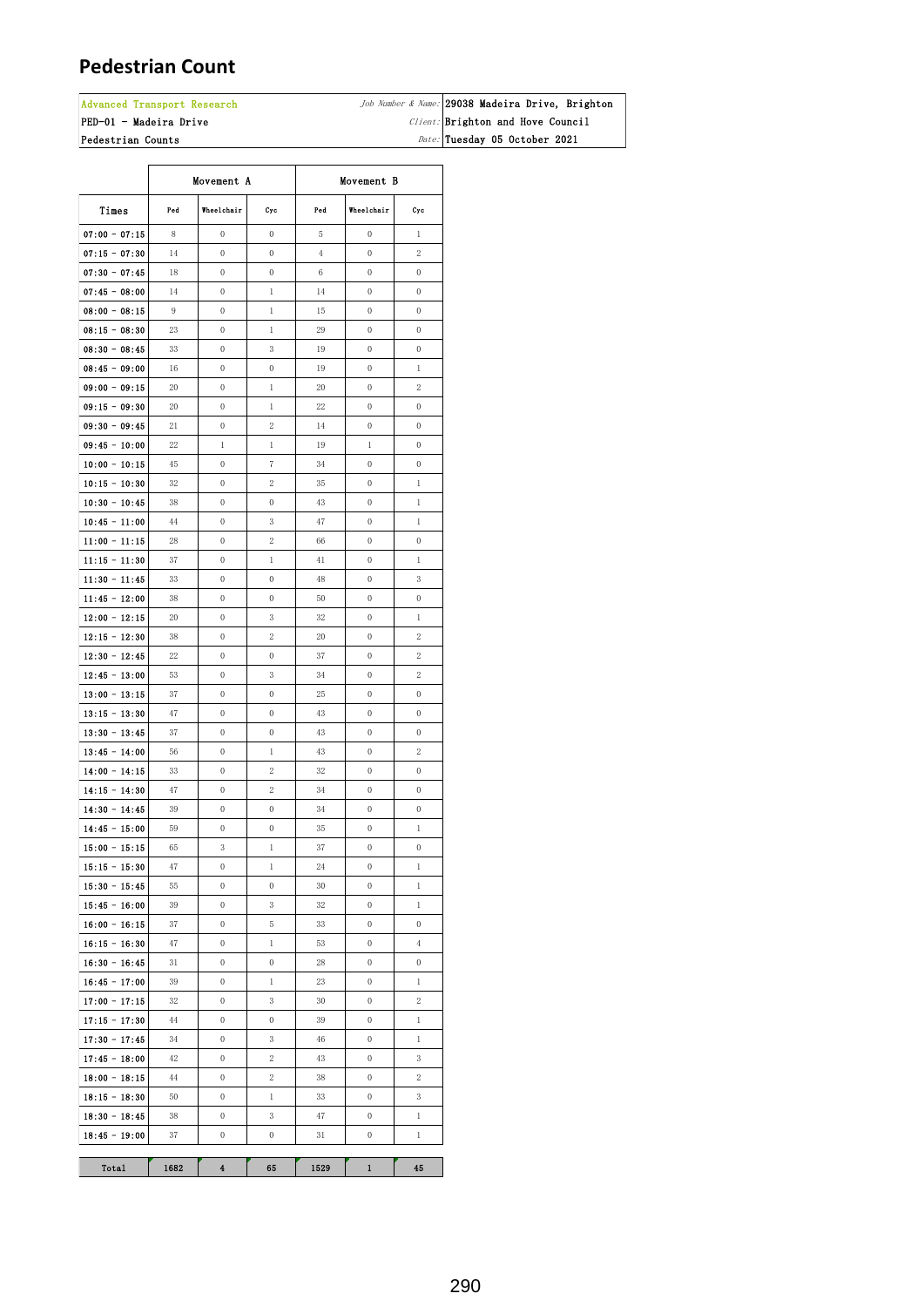# **Parking Beat Survey**

## **Tuesday 12 October**

| <b>Car Parking Location</b> | <b>Madeira Drive Pay &amp;</b><br><b>Display Spaces</b> |
|-----------------------------|---------------------------------------------------------|
| <b>Total Spaces</b>         | つつり                                                     |

| <b>Car Parking utilisation</b> |       | 14 spaces<br>coned off    | 13<br>spaces<br>coned<br>off |       |
|--------------------------------|-------|---------------------------|------------------------------|-------|
| Date of survey                 |       | <b>Tues 12th Oct 2021</b> |                              |       |
| Time of survey                 | 06:00 | 10:00                     | 14:00                        | 18:00 |
| Number of spaces in use        | 18    | 51                        | 93                           | 61    |
| % usage                        | 8%    | 22%                       | 41%                          | 27%   |

| <b>Car Parking Location</b> | <b>Madeira Drive Loading</b><br><b>Spaces</b> |
|-----------------------------|-----------------------------------------------|
| <b>Total Spaces</b>         |                                               |

| <b>Car Parking utilisation</b> |       |                           |       |       |
|--------------------------------|-------|---------------------------|-------|-------|
| Date of survey                 |       | <b>Tues 12th Oct 2021</b> |       |       |
| Time of survey                 | 06:00 | 10:00                     | 14:00 | 18:00 |
| Number of spaces in use        |       |                           |       |       |
| % usage                        | 13%   | 7%                        | 27%   | 33%   |

| <b>Motorcycle Parking</b> | <b>Madeira Drive</b>      |
|---------------------------|---------------------------|
| Location                  | <b>Motorcycle Parking</b> |
| <b>Total Spaces</b>       |                           |

ן

| <b>Car Parking utilisation</b> |  |
|--------------------------------|--|
|--------------------------------|--|

п

| Date of survey          |       | <b>Tues 12th Oct 2021</b> |       |       |
|-------------------------|-------|---------------------------|-------|-------|
| Time of survey          | 06:00 | 10:00                     | 14:00 | 18:00 |
| Number of spaces in use |       |                           |       |       |
| % usage                 | 0%    | 14%                       | 43%   | 14%   |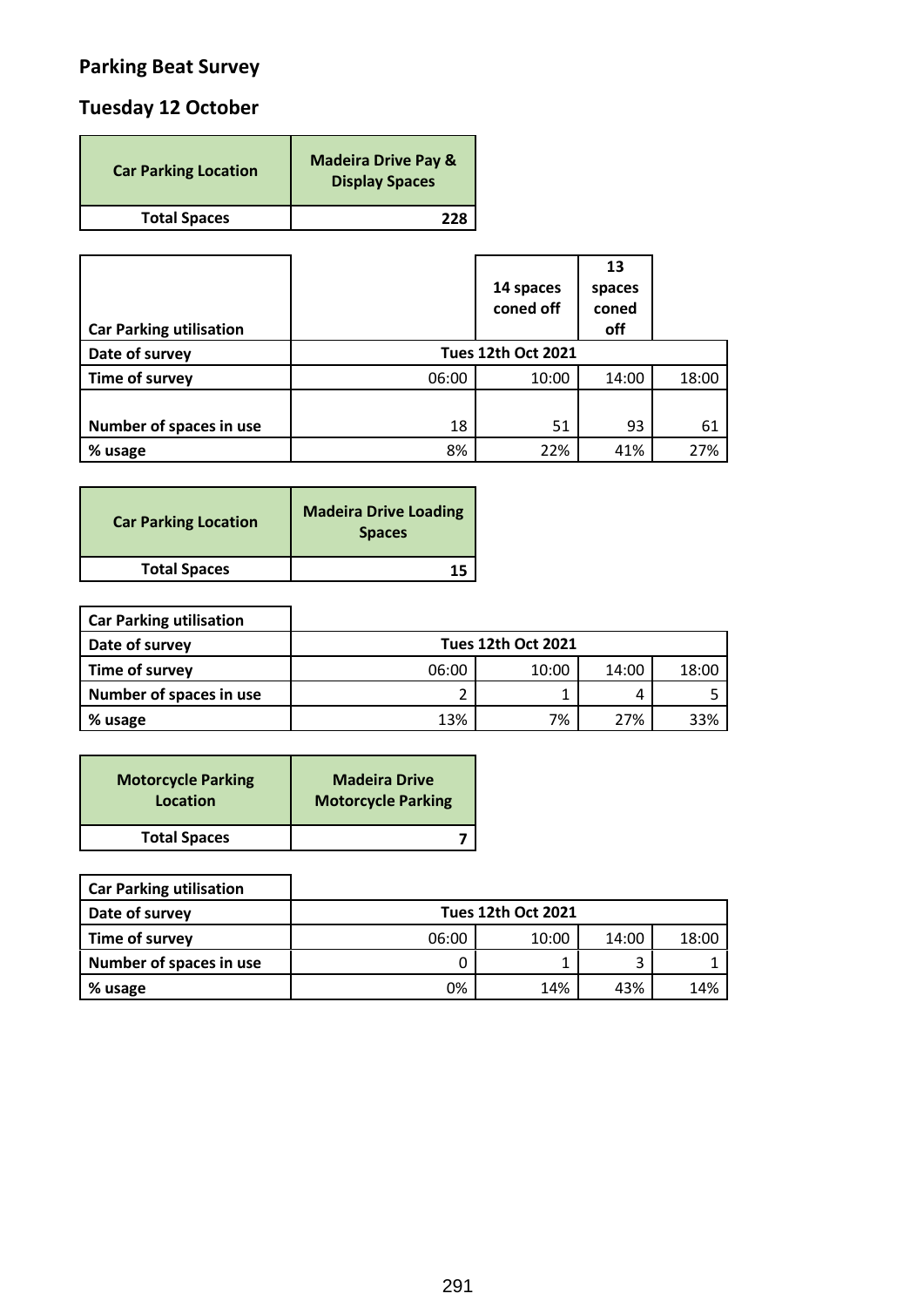| <b>Car Parking Location</b> | <b>Madeira Drive Disabled</b><br><b>Bays</b> |
|-----------------------------|----------------------------------------------|
| <b>Total Spaces</b>         |                                              |

| <b>Car Parking utilisation</b> |                           |       |       |       |  |  |
|--------------------------------|---------------------------|-------|-------|-------|--|--|
| Date of survey                 | <b>Tues 12th Oct 2021</b> |       |       |       |  |  |
| Time of survey                 | 06:00                     | 10:00 | 14:00 | 18:00 |  |  |
|                                |                           |       |       |       |  |  |
| Number of spaces in use        | 5                         | 3     | 14    |       |  |  |
| % usage                        | 19%                       | 11%   | 52%   | 11%   |  |  |

| <b>Car Parking Location</b> | <b>Madeira Drive Coach</b><br><b>Drop Off</b> |
|-----------------------------|-----------------------------------------------|
| <b>Total Spaces</b>         |                                               |

| <b>Car Parking utilisation</b> |       |                           |       |       |
|--------------------------------|-------|---------------------------|-------|-------|
| Date of survey                 |       | <b>Tues 12th Oct 2021</b> |       |       |
| Time of survey                 | 00:00 | 00:00                     | 14:00 | 18:00 |
|                                |       |                           |       |       |
| Number of spaces in use        |       |                           |       |       |
| % usage                        | 17%   | 0%                        | 0%    | 17%   |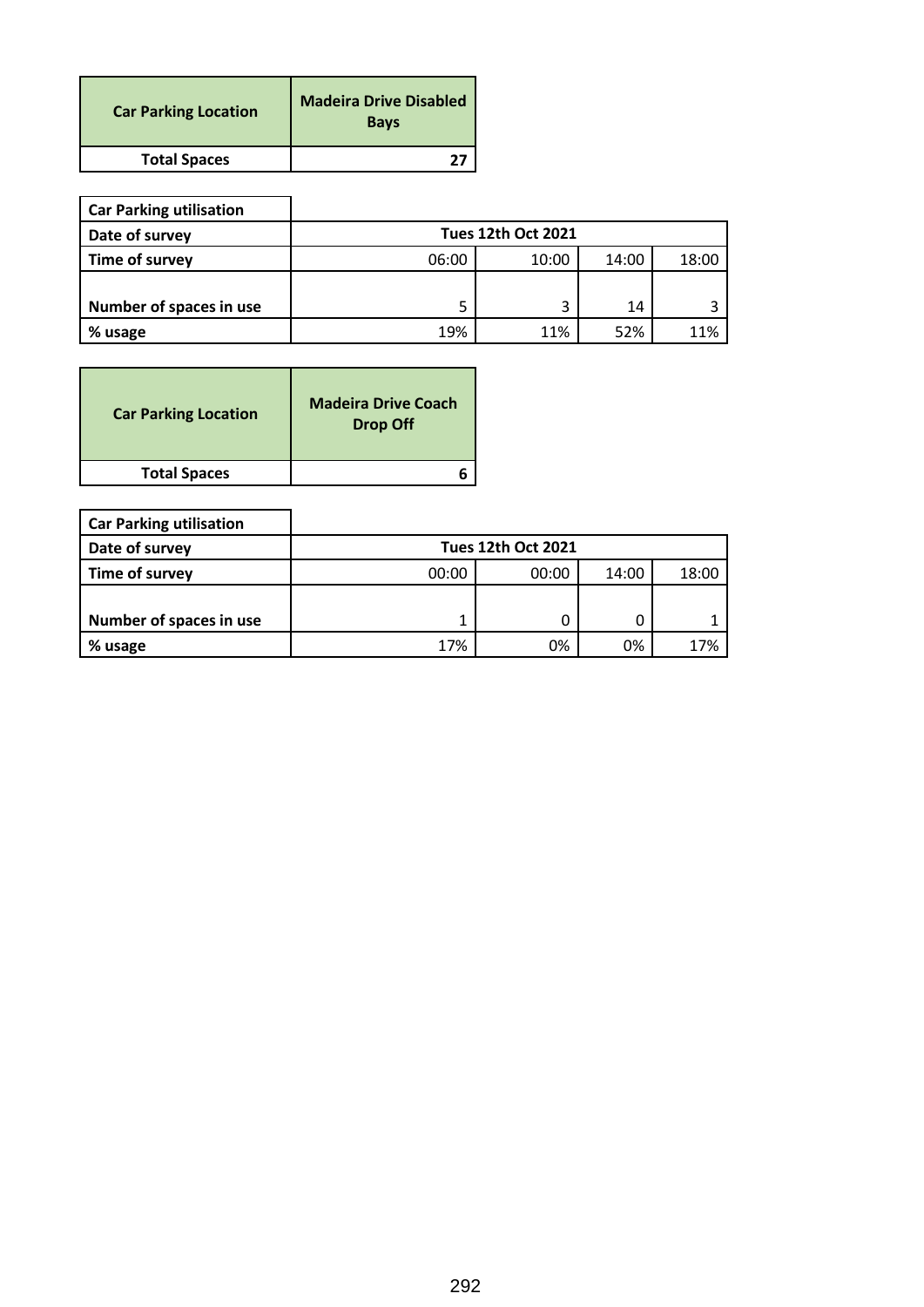# **Saturday 16 October**

| <b>Car Parking Location</b> | <b>Madeira Drive Pay &amp;</b><br><b>Display Spaces</b> |
|-----------------------------|---------------------------------------------------------|
| <b>Total Spaces</b>         | 778                                                     |

| <b>Car Parking utilisation</b> |       |                          |       |       |
|--------------------------------|-------|--------------------------|-------|-------|
| Date of survey                 |       | <b>SAT 16th Oct 2021</b> |       |       |
| Time of survey                 | 06:00 | 10:00                    | 14:00 | 18:00 |
|                                |       |                          |       |       |
| Number of spaces in use        | 44    | 81                       | 220   | 180   |
| % usage                        | 19%   | 36%                      | 96%   | 79%   |

| <b>Car Parking Location</b> | <b>Madeira Drive</b><br><b>Loading Spaces</b> |
|-----------------------------|-----------------------------------------------|
| <b>Total Spaces</b>         |                                               |

| <b>Car Parking utilisation</b> |       |                          |       |       |
|--------------------------------|-------|--------------------------|-------|-------|
| Date of survey                 |       | <b>Sat 16th Oct 2021</b> |       |       |
| Time of survey                 | 06:00 | 10:00                    | 14:00 | 18:00 |
| Number of spaces in use        |       |                          |       |       |
| % usage                        | 0%    | 7%                       | 20%   | 33%   |

| <b>Motorcycle Parking</b> | <b>Madeira Drive</b>     |
|---------------------------|--------------------------|
| Location                  | <b>Motorcyle Parking</b> |
| <b>Total Spaces</b>       |                          |

5

 $\mathbf{r}$ 

| <b>Car Parking utilisation</b> |       |                          |       |       |
|--------------------------------|-------|--------------------------|-------|-------|
| Date of survey                 |       | <b>Sat 16th Oct 2021</b> |       |       |
| Time of survey                 | 06:00 | 10:00                    | 14:00 | 18:00 |
| Number of spaces in use        |       |                          |       |       |
| % usage                        | 0%    | 0%                       | 0%    | 29%   |

| <b>Car Parking Location</b> | <b>Madeira Drive</b><br><b>Disabled Bays</b> |
|-----------------------------|----------------------------------------------|
| <b>Total Spaces</b>         |                                              |

 $\overline{\mathbf{I}}$ 

| <b>Car Parking utilisation</b> |       |                          |       |       |
|--------------------------------|-------|--------------------------|-------|-------|
| Date of survey                 |       | <b>Sat 16th Oct 2021</b> |       |       |
| Time of survey                 | 06:00 | 10:00                    | 14:00 | 18:00 |
|                                |       |                          |       |       |
| Number of spaces in use        | 11    | 12                       | 24    | 20    |
| % usage                        | 41%   | 44%                      | 89%   | 74%   |